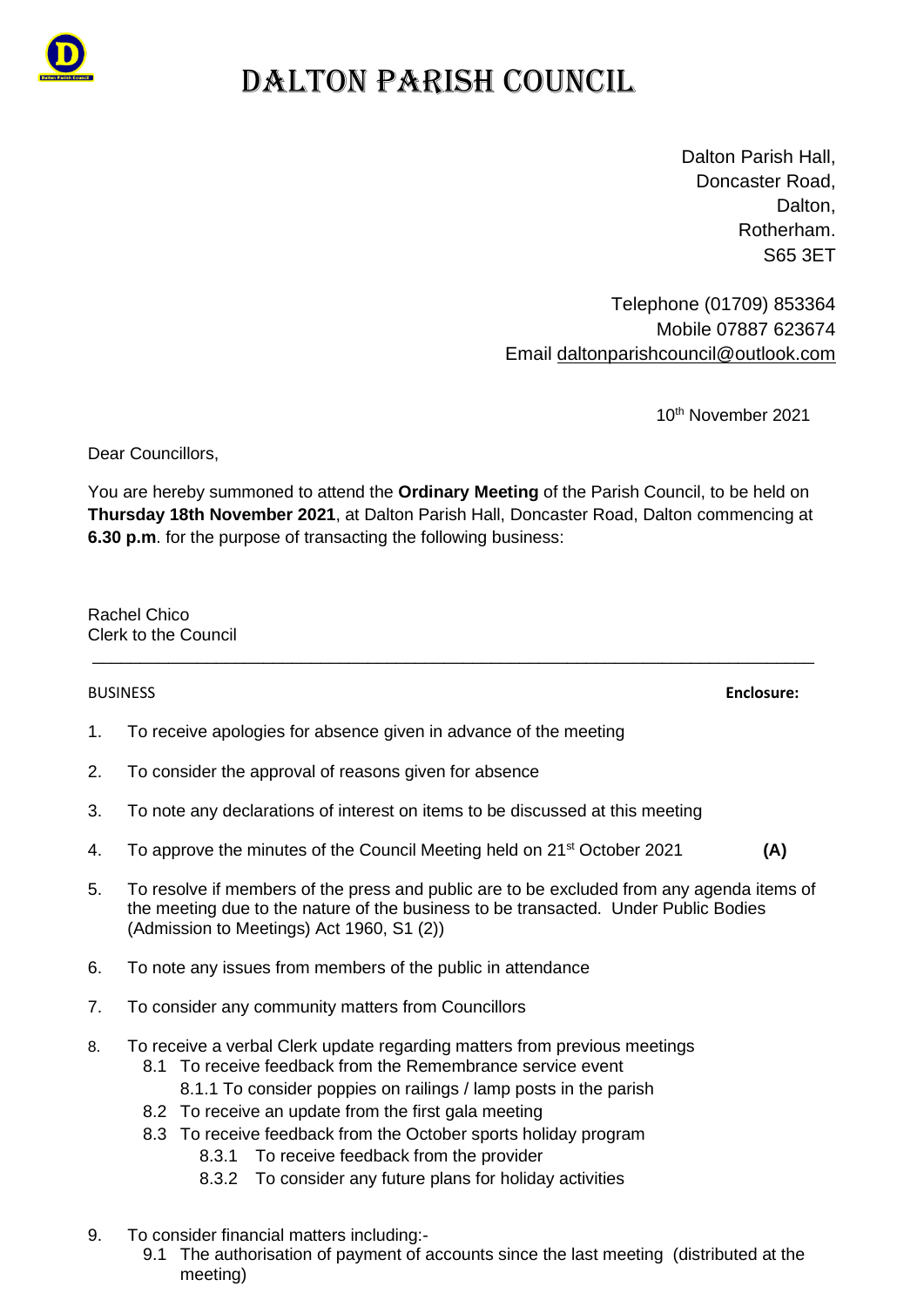

# DALTON PARISH COUNCIL

- 9.2 To confirm the review of the bank statement to 31<sup>st</sup> September 2021 (distributed at the meeting) 9.3 Confirmation of receipts schedule to 30<sup>th</sup> September 2021 **(B)** 9.4 Detailed income and expenditure to 30th September 2021 **(C)** 9.5 Outstanding debtors and consider action, where necessary – to be handed out at the meeting 9.6 To note completion of quarterly internal review and agree date and councillors undertaking next review – Feb 2022 9.7 To receive the completed external auditors report **(D)** 9.8 To note the notice of conclusion of audit, which details the rights of inspection, and the certified AGAR (Sectons 1, 2 and 3) were published on 14th September, in line with statutory requirements **(E)** 10. To consider any general correspondence and publications, including: - 10.1 To receive a summary and agree any actions for play inspections reports 10.2 Silverwood colliery anniversary of last shift event at the wheel  $-24$ <sup>th</sup> Dec 10.2.1 To agree a respresentative of the Parish Council to attend
- 11. 2022-2025 Gardening Contract Tender:-
	- 11.1 Consider, agree and take further action where necessary
		- 11.1.1 Schedule of works to be issued **(F)**
		- 11.1.2 Advert **(G)** 11.1.3 Agree tender selection plan and nomination of councillors **(H)** 11.1.4 Agree Expression of Interest **(I)** 11.1.5 Agree Scoring Matrix for the selection process **(J)**
		-
		- 11.1.6 Wording of the draft contract **(K)**
- 12. To consider and agree actions in regards to Allotments 12.1 To receive an update with regard to break-in at allotments 12.2 To note correspondence from RMBC re allotment land **(L)** 11.2.1 To appoint a solicitor for the Parish Council for this matter
- 13. To consider suggestions for the 2022 / 2023 budget
- 14. To consider planning matters including new planning applications in Dalton: -

14.1 Planning: - 42 – 46 (46 items to be emailed to councillors prior to the meeting)

RB2021/1963 - Hounsfield Crescent East Herringthorpe Rotherham - Erection of single storey rear extension and front porch

One new item - RB2021/1888 - Silverwood Miners Social Club Doncaster Road Dalton - Siting of miners statue

- 15. To notify Parish Clerk for any matters for inclusion on a future agenda
- 16. To note dates of future committee meetings, events and the next Parish Council Meeting

### **Parish Council**

20th January 2021

Dalton Parish Council Community Café –  $20<sup>th</sup>$  January 2022 10am – 12 at Dalton Parish Hall

### **PUBLIC NOTICE**